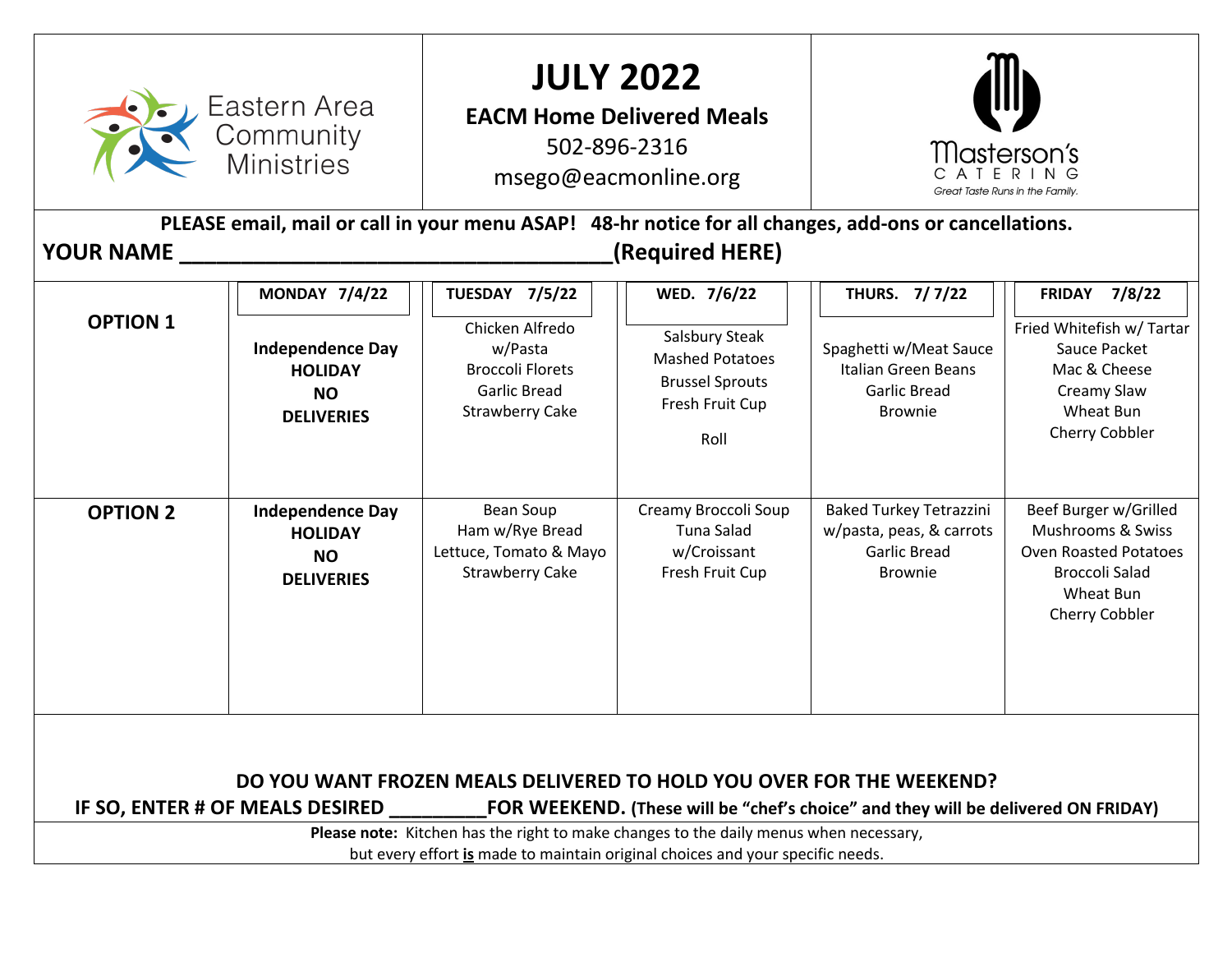| 7/11/22<br><b>TUESDAY 7/12/22</b><br>7/13/22<br>THURS. 7/14/22<br><b>FRIDAY 7/15/22</b><br><b>MONDAY</b><br>WED.<br><b>OPTION 1</b><br>Pork Roast and Gravy<br><b>Ground Round Steak</b><br>Chicken & Vegetable<br><b>Fried Chicken</b><br>Baked Tilapia w/Creamy<br>w/ Parsley Potatoes<br>Dill Sauce<br>w/Mushroom Gravy<br>Stir Fry<br><b>Sweet Baked Potato</b><br>Seasoned Peas and<br>w/White Rice<br><b>Mashed Redskin Potato</b><br><b>Rice Pilaf</b><br>Mixed veggies<br>Carrots<br>Vegetable Egg Roll<br>Garden Salad w/Ranch<br>Roasted Broccoli<br>Dinner Roll<br>Roll<br>& Soy Sauce<br>Dinner Roll<br><b>Corn Muffin</b><br><b>Fresh Baked Cookie</b><br>Spice Cake<br>Fresh Fruit Cup<br>Jello Parfait<br>Cream Pie<br><b>Thin-sliced Roast Beef</b><br>Cobb Salad with Turkey,<br>Creamy Potato Soup<br><b>Freshly Made</b><br><b>OPTION 2</b><br>"BLT" - Bacon<br>Tuna Salad w/Croissant<br>Ham, Cheese, Tomatoes,<br><b>Chicken Tenders</b><br>w/ Swiss, Lettuce,<br>Lettuce, Tomato & Mayo<br>Sun Chips<br>Onion, Croutons & Ranch<br><b>Home Fries</b><br>Tomato & Mayo,<br><b>Wheat Bread</b><br>w/Wheat Bread<br>Macaroni Salad<br><b>Seasoned Green Beans</b><br><b>Dressing</b><br><b>Bowtie Pasta Salad</b><br>Fresh Fruit Cup<br>Jello Parfait<br>Fresh Fruit Cup<br>Cream Pie<br><b>Fresh Baked Cookie</b><br>Corn Muffin<br>Spice Cake | Eastern Area<br>Community<br><b>Ministries</b><br><b>YOUR NAME</b> |  | <b>JULY 2022</b><br><b>EACM Home Delivered Meals</b><br>502-896-2316<br>msego@eacmonline.org<br>PLEASE email, mail or call in your menu ASAP! 48-hr notice for all changes, add-ons or cancellations.<br>(Required HERE) |  | Masterson's<br>CATERING<br>Great Taste Runs in the Family. |  |
|--------------------------------------------------------------------------------------------------------------------------------------------------------------------------------------------------------------------------------------------------------------------------------------------------------------------------------------------------------------------------------------------------------------------------------------------------------------------------------------------------------------------------------------------------------------------------------------------------------------------------------------------------------------------------------------------------------------------------------------------------------------------------------------------------------------------------------------------------------------------------------------------------------------------------------------------------------------------------------------------------------------------------------------------------------------------------------------------------------------------------------------------------------------------------------------------------------------------------------------------------------------------------------------------------------------------------------------------------------------------|--------------------------------------------------------------------|--|--------------------------------------------------------------------------------------------------------------------------------------------------------------------------------------------------------------------------|--|------------------------------------------------------------|--|
|                                                                                                                                                                                                                                                                                                                                                                                                                                                                                                                                                                                                                                                                                                                                                                                                                                                                                                                                                                                                                                                                                                                                                                                                                                                                                                                                                                    |                                                                    |  |                                                                                                                                                                                                                          |  |                                                            |  |
| DO YOU WANT FROZEN MEALS DELIVERED TO HOLD YOU OVER FOR THE WEEKEND?                                                                                                                                                                                                                                                                                                                                                                                                                                                                                                                                                                                                                                                                                                                                                                                                                                                                                                                                                                                                                                                                                                                                                                                                                                                                                               |                                                                    |  |                                                                                                                                                                                                                          |  |                                                            |  |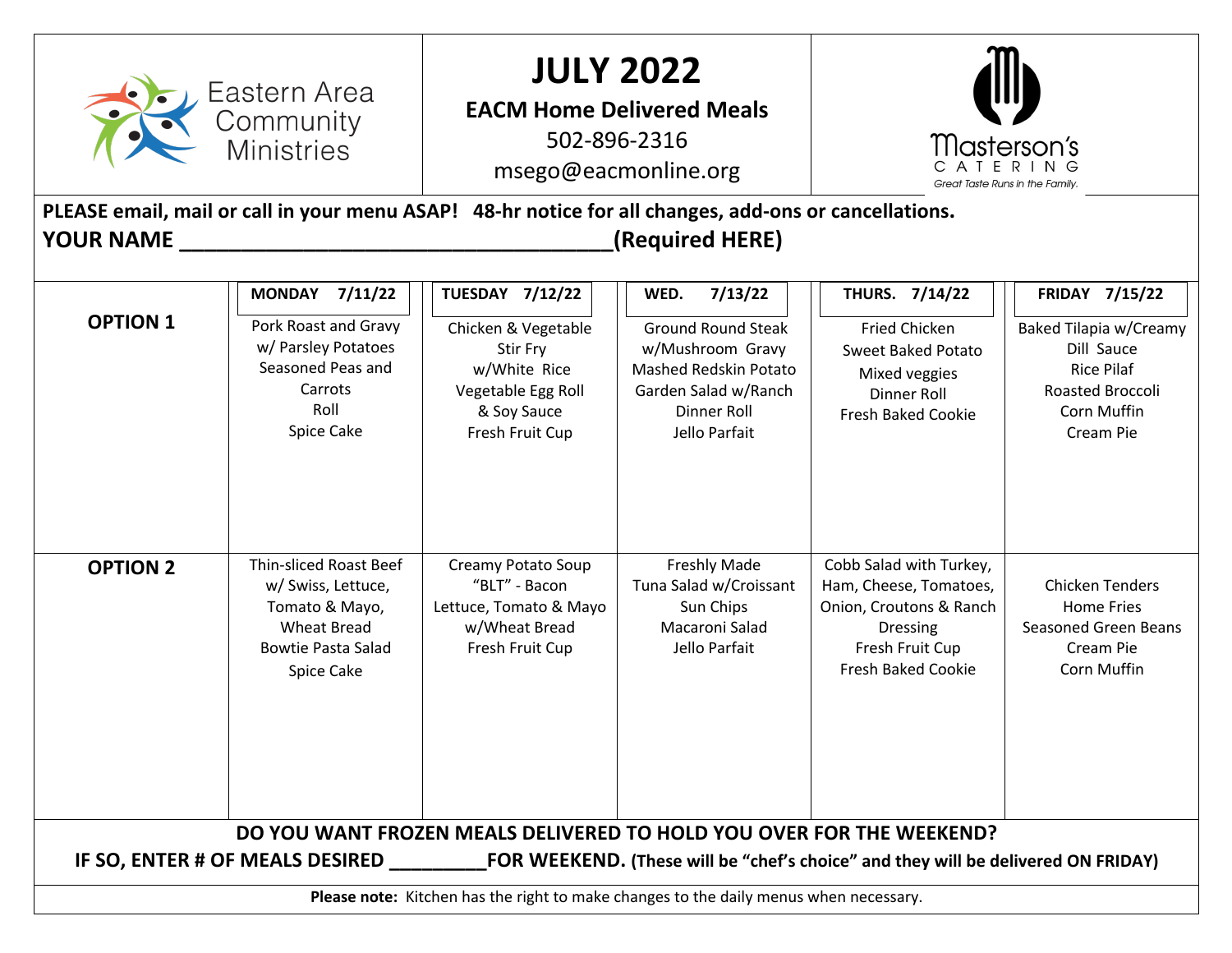| Eastern Area<br>Community<br>Ministries                                                                                                                                                      |                                                                                                                               | <b>JULY 2022</b><br><b>EACM Home Delivered Meals</b><br>502-896-2316<br>msego@eacmonline.org<br>PLEASE email, mail or call in your menu ASAP! 48-hr notice for all changes, add-ons or cancellations. |                                                                                                              | Masterson's<br>ATERING<br>Great Taste Runs in the Family.                                                                             |                                                                                                                                |
|----------------------------------------------------------------------------------------------------------------------------------------------------------------------------------------------|-------------------------------------------------------------------------------------------------------------------------------|-------------------------------------------------------------------------------------------------------------------------------------------------------------------------------------------------------|--------------------------------------------------------------------------------------------------------------|---------------------------------------------------------------------------------------------------------------------------------------|--------------------------------------------------------------------------------------------------------------------------------|
| <b>YOUR NAME</b>                                                                                                                                                                             |                                                                                                                               |                                                                                                                                                                                                       | (Required HERE)                                                                                              |                                                                                                                                       |                                                                                                                                |
| <b>OPTION 1</b>                                                                                                                                                                              | <b>MONDAY</b><br>7/18/22<br>Meatloaf<br><b>Mashed Potatoes</b><br><b>Seasoned Green Beans</b><br>Dinner Roll<br>Jello Parfait | <b>TUESDAY 7/19/22</b><br>Chicken & Dumplings<br><b>Seasoned Greens</b><br>Dinner Roll<br><b>Brownie</b>                                                                                              | WED.<br>7/20/22<br>Sloppy Joes<br>Au Gratin Potatoes<br><b>Baby Lima Beans</b><br>Wheat Bun<br>Apple Cobbler | THURS. 7/21/22<br><b>Meatballs Stroganoff</b><br>Over Egg Noodles<br><b>Broccoli Florets</b><br><b>Dinner Roll</b><br>Fresh Fruit Cup | <b>FRIDAY 7/22/22</b><br>Salmon Patty<br><b>Oven Fried Potatoes</b><br><b>French Green Beans</b><br>Dinner Roll<br>Carrot Cake |
| <b>OPTION 2</b>                                                                                                                                                                              | Creamy Tomato Soup<br>Chicken Salad on<br>Croissant<br>Jello Parfait                                                          | Bratwurst, Peppers,<br>Onions & Swiss w/Soft<br><b>Bun</b><br>Italian Pasta Salad<br><b>Brownie</b>                                                                                                   | <b>Baked Pork Lion</b><br><b>Steamed Brown Rice</b><br>Roasted Cabbage<br>Apple Cobbler<br>Roll              | Ky Hot Brown<br>Garden Salad<br>Fresh Fruit Cup                                                                                       | Grilled Chicken Supreme<br>w/ Rice Pilaf<br>Capri Blend Vegetables<br><b>Dinner Roll</b><br>Carrot Cake                        |
| DO YOU WANT FROZEN MEALS DELIVERED TO HOLD YOU OVER FOR THE WEEKEND?<br>IF SO, ENTER # OF MEALS DESIRED<br>FOR WEEKEND. (These will be "chef's choice" and they will be delivered ON FRIDAY) |                                                                                                                               |                                                                                                                                                                                                       |                                                                                                              |                                                                                                                                       |                                                                                                                                |
| Please note: Kitchen has the right to make changes to the daily menus when necessary,<br>but every effort is made to maintain original choices and your specific needs.                      |                                                                                                                               |                                                                                                                                                                                                       |                                                                                                              |                                                                                                                                       |                                                                                                                                |